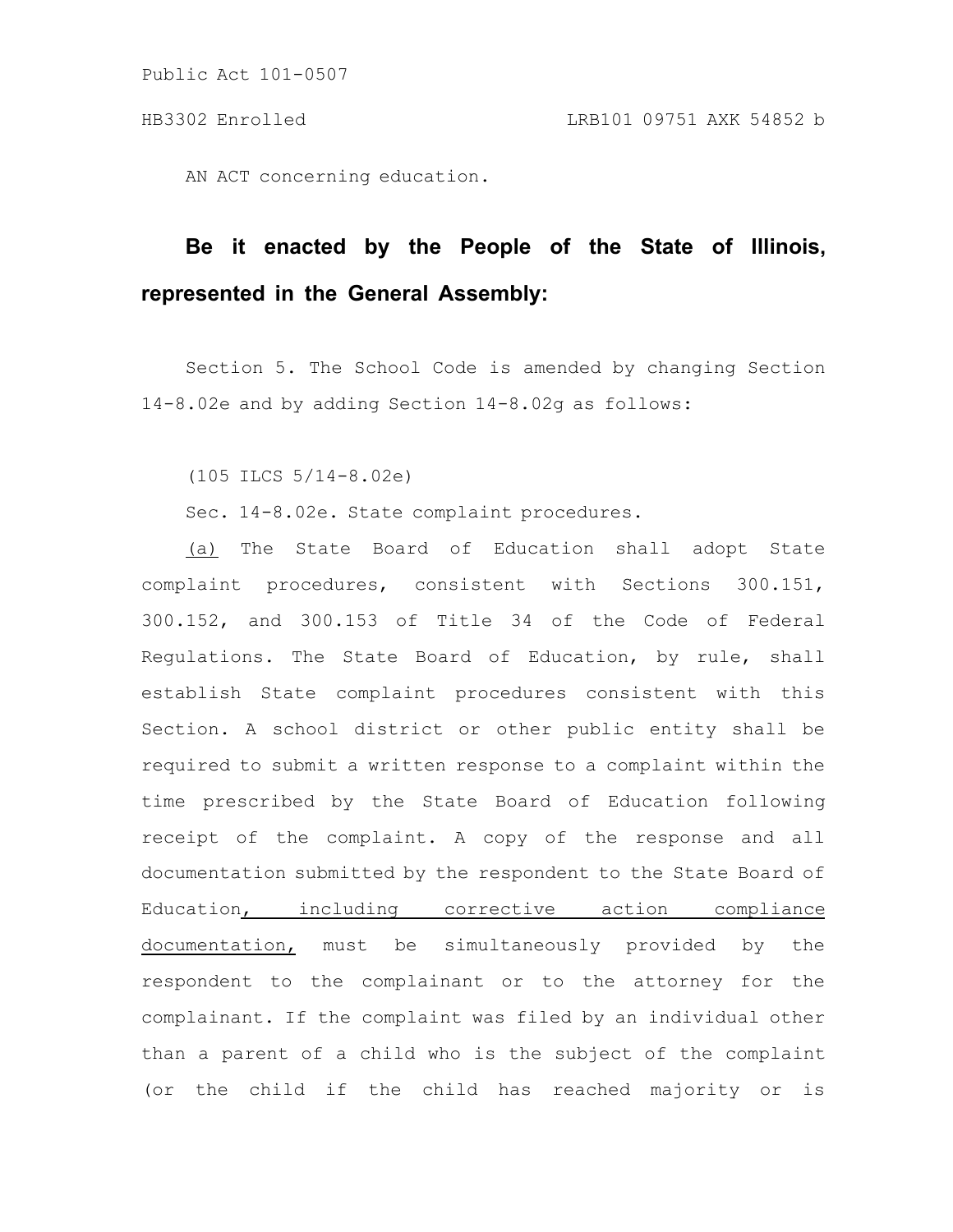Public Act 101-0507

## HB3302 Enrolled LRB101 09751 AXK 54852 b

emancipated and has assumed responsibility for his or her own educational decisions) and the complaint is about a specific identifiable child or children, then appropriate written signed releases must be obtained prior to the release of any documentation or information to the complainant or the attorney representing the complainant.

(b) For a complaint made under procedures authorized under this Section alleging a delay or denial of special education or related services in the 2016-2017 or 2017-2018 school year by a school district organized under Article 34 as a result of the adoption of policies and procedures identified by the State Board of Education as unlawful, the complaint must be filed on or before September 30, 2021. This filing deadline must be included in the written notification sent by the school district under subsection (b) of Section 14-8.02g. (Source: P.A. 98-383, eff. 8-16-13.)

(105 ILCS 5/14-8.02g new)

Sec. 14-8.02g. Written notification required for delays and denials of special education services.

(a) This Section applies only to a school district organized under Article 34.

(b) With respect to a student enrolled in the school district for or to whom appropriate special education or related services may have been delayed or denied in the 2016-2017 or 2017-2018 school year as a result of the adoption